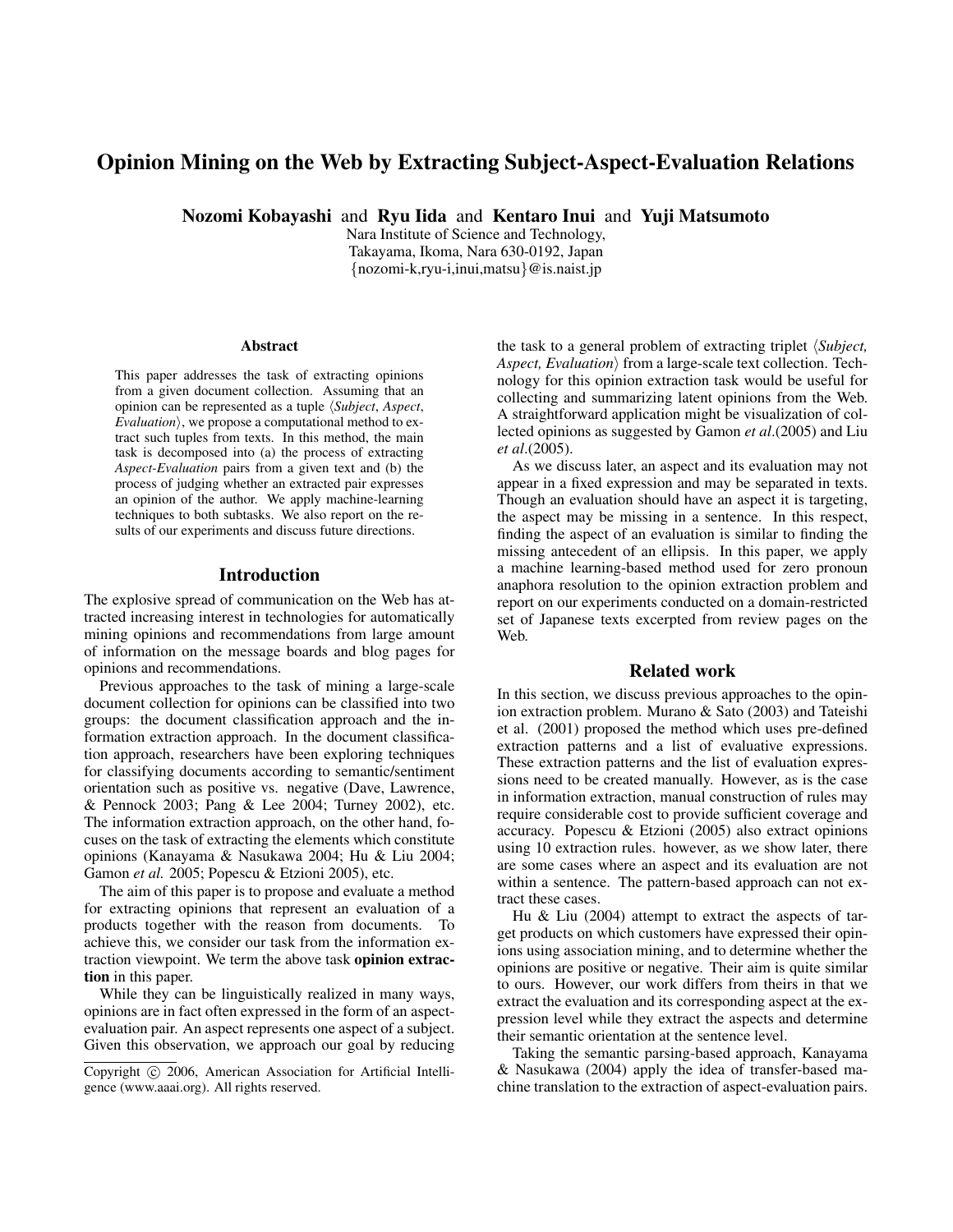Table 1: Examples of aspects

| aspect types       | examples of aspects                                       |
|--------------------|-----------------------------------------------------------|
| physical parts     | engine, tire, steering, interior, seat                    |
| related object     | manufacturer, dealer                                      |
| attribute          | size, color, design, performance, weight                  |
| aspects [of parts] | sound [of engine], stiffness [of body], power [of engine] |

They regard the extraction task as translation from a text to a sentiment unit which consists of a sentiment evaluation, a predicate, and its arguments. Their idea is to replace the translation patterns and bilingual lexicons with sentiment expression patterns and a lexicon that specifies the polarity of expressions. Their method first analyzes the predicateargument structure of a given input sentence making use of the sentence analysis component of an existing machine translation engine, and then extracts a sentiment unit from it, if any, using the transfer component.

We also consider the opinion extraction as the task of finding the arguments of an predicate. One important problem is that opinion expressions often appear with ellipses, which need to be resolved to accomplish the opinion extraction task. Our analysis of an opinion-tagged Japanese corpus (described below) showed that 30% of the aspect-evaluation pairs we found did not have a direct syntactic dependency relation within the sentence, mostly due to ellipsis. To analyze predicate argument structure robustly, we have to solve this problem. We address this problem by incorporating a machine learning-based technique for zero-anaphora resolution into our opinion extraction model.

## **Subject, aspect and evaluation**

Our aim is to extract opinions expressed in the form of a triplet  $\langle \textit{Subject}, \textit{Aspect}, \textit{Evaluation} \rangle$ . We elaborate on these notations below.

- **Subject** Subject is a specific entity of the given class. (e.g. product name, service name, person name, organization name and so on, that is the target of evaluation).
- **Aspect** Aspect is the particular aspect of the subject that writers have expressed evaluation on. This includes parts, aspects and aspect of parts. Here we use the notation of parts in a broad sense; parts of a subject include its physical parts, members, and various related objects. Table 1 shows examples of aspects in the automobile domain classified by aspect types.
- **Evaluation** This includes the expressions representing writer's evaluation on the subject or the aspect (e.g. high, good, excellent, poor), or writer's emotion or mental attitude (e.g. like, dislike, satisfied). These expressions are realized typically by adjective, noun, verb or adverb phrases. Thus, we call the expressions "evaluation phrase".

### **Opinionhood**

There are many types of "opinion" such as beliefs, evaluations, requests, etc. In this paper, we limit our focus on explicit evaluation and define an opinion as follows:

An opinion is a description that expresses the writer's subjective evaluation of a particular product or a certain aspect of it and implies the writer's sentiment orientation toward it.

By this definition, we exclude requests, factual or counterfactual descriptions and hearsay evidence from our target opinions. For example, "*The engine is powerful*" is an opinion, while a counter-factual sentence such as "*If only the engine were more powerful*" is not regarded as an opinion. Such types of opinion should be included in the scope of our future work.

### **Method for opinion extraction**

We consider the task of extracting opinion tuples *(Subject, Aspect, Evaluation*) from review sites and message boards on the Web dedicated to providing and exchanging information about retail goods. On these Web pages, products are often specified clearly and it is frequently a trivial job to extract the information for the *Subject* slot. As we will show later, if the product name is given, it is not difficult to detect the *Subject* of the *Evaluation*. We therefore focus on the problem of extracting  $\langle Aspect, Evaluation \rangle$  pairs.

In the process of aspect-evaluation pair identification for opinion extraction, we need to address following issues. First, the argument of the predicate may not appear in a fixed expression and may be separated. As we mentioned earlier, 30% of the pairs did not have direct dependency relations. In the following example, the aspect "*design*" and the evaluation "*like*" are not connected via a dependency relation, since "it" is elided.  $\langle \text{dezain-wa} \rangle_a$  *hen-dato iwarete-iruga watashi-wa*  $\phi$   $\langle \text{snk} \rangle_v$ <br> $\langle \text{design} \rangle_a$  *be-weird said but I* [it]  $\langle \text{like} \rangle_v$ h*design*i<sup>a</sup> *be-weird said but I [it]* h*like*i<sup>v</sup>

(*It is said that the design is weird, but I like it*.)

Here  $\phi$  denotes an ellipsis, which does not appear in the sentence and is called a zero pronoun.  $\langle \rangle_a$  denotes the word sequence corresponding to the Aspect. Likewise, we also use  $\langle \rangle$ , for the Evaluation.

Second, as pointed out by Hu & Liu (2004) and Popescu & Etzioni (2005), aspects may not always be explicitly expressed. Let us see two examples from the reviews of the automobile:

" $\langle$ The seat $\rangle_a$  is very  $\langle$  comfortable $\rangle_v$ "

"A  $\langle$ big $\rangle$ <sub>v</sub> car"

In the first example, both a evaluation and its corresponding aspect appear in the text, while in the second example, a evaluation appears in the text but its aspect is missing since it is inferable form the evaluation phrase and the context (in this example, "a big car" implies the "size" of the car is "big").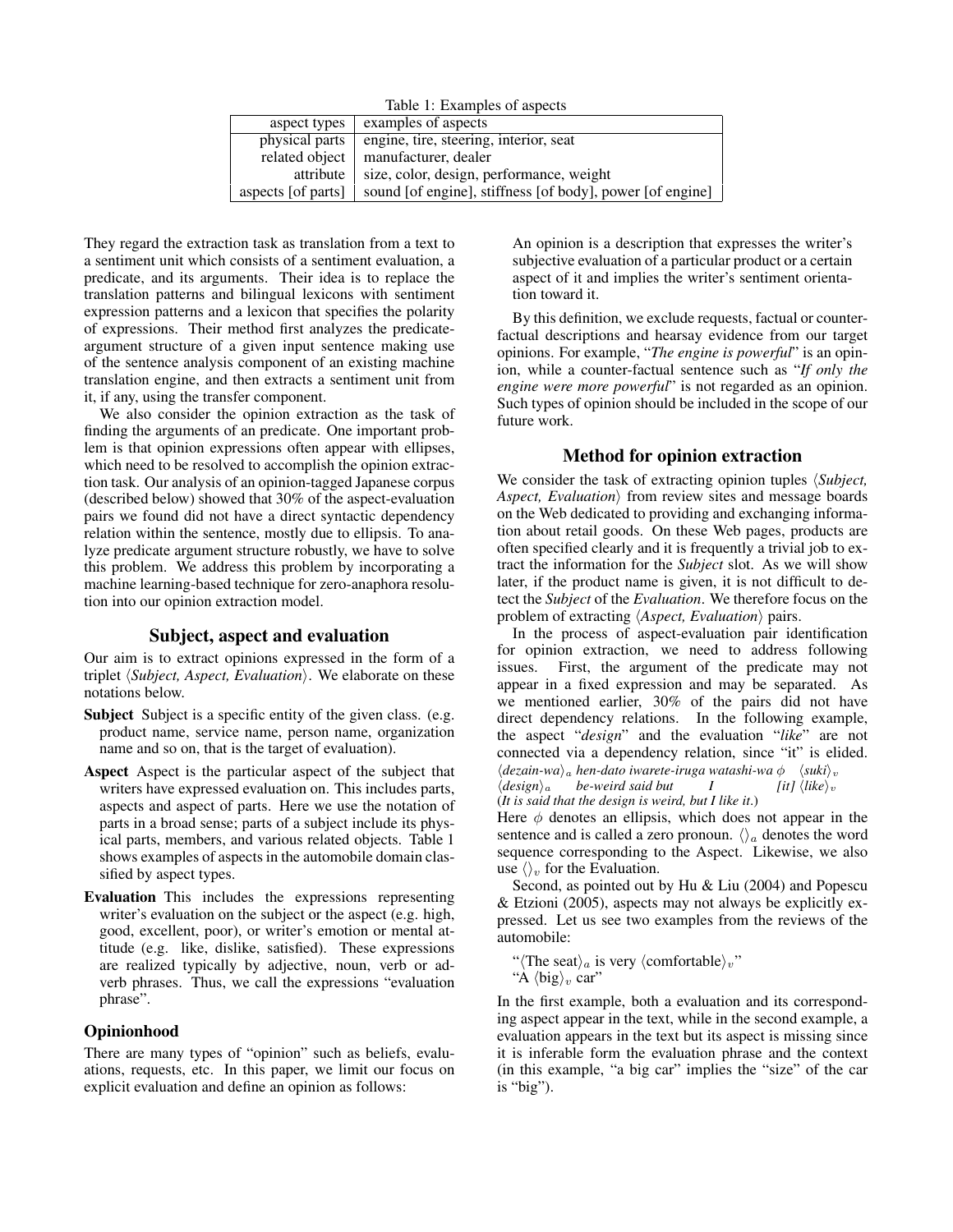

Figure 1: Process of opinion extraction

Third, recall that evaluation phrases do not always constitute opinions; the target of an evaluation may be neither a subject nor an aspect of a subject of the given domain, and furthermore we want to exclude evaluation phrases appearing, for example, in interrogative and subjunctive sentences. We therefore need to incorporate into our opinion extraction model a classifier for judging whether a given evaluation phrase constitutes an opinion. In the judgement, we expect that the information about the candidate aspect is likely to be useful for the determination. For example,

| $[1]$ kosuto-ga              | takai     | [2] shiyou hindo-ga                 | takai |  |
|------------------------------|-----------|-------------------------------------|-------|--|
|                              | cost high | <i>frequency of use</i>             | high  |  |
| ( <i>the cost is high.</i> ) |           | $(iits)$ frequency of use is high.) |       |  |

These descriptions share the same evaluation expression "high". However, [1] is our target opinion, while [2] is not because this description describes rather a fact not a writers' subjective evaluation. As this example shows, the likelihood of the evaluation expression to be an opinion changes according to its aspect. From this observation, we expect that carrying out aspect identification before pairedness determination should outperform the counterpart model which executes the two subtasks in the reversed order.

As illustrated in Figure 1, we propose an opinion extraction model derived from the aforementioned discussion as follows:

- 1. **Dictionary lookup**: Assuming that we have domainspecific dictionaries of evaluation and aspect phrases, identify candidate aspects and evaluations by dictionary lookup. In Figure 1, "*large*" and "*like*" are evaluation candidates, and "*interior* and "*design*" are aspect candidates.
- 2. **Aspect identification**: For each candidate phrase, identify the best candidate aspect. In Figure 1, the model identifies the best candidate "*interior*" for the evaluation candidate "*large*" even if "*large*" does not have an explicit aspect.
- 3. **Aspect-evaluation pairedness determination**: Decide whether the candidate aspect is the true aspect of the evaluation (i.e. the evaluation has an explicit aspect in the

text). In this step, we detect whether the evaluation has explicit aspect or not. Note that we do not identify what elided aspect is in the case where no explicit aspect is identified. In this example, "*design*" is the true aspect of the evaluation "*like*" and "*interior*" is not the true aspect of the evaluation "*large*".

4. **Opinionhood determination**: Judge whether the obtained aspect-evaluation pair<sup>1</sup> constitutes an opinion or not. In this example, both "*large*" and "*like*" constitutes an opinion, thus the model judges these are opinions.

We adopted the tournament model (Iida *et al.* 2003) for aspect identification. This model implements a pairwise comparison (i.e. a match) between two candidates in reference to the given evaluation treating it as a binary classification problem, and conducts a tournament which consists of a series of matches, in which the one that prevails through to the final round is declared the winner, namely, it is identified as the most likely candidate aspect. Each of the matches is conducted as a binary classification task in which one or the other candidate wins.

The pairedness determination task and the opinionhood determination task are also binary classification tasks. In the opinionhood determination step, we can use the information about whether the evaluation has a corresponding aspect or not. We therefore create two separate models for the cases where the evaluation does and does not have an aspect. These models can be implemented in a totally machine learning-based fashion.

# **Experiments**

We conducted experiments with Japanese Web documents to empirically evaluate the performance of our opinion extraction model, focusing particularly on the validity of the method discussed in the previous section.

<sup>&</sup>lt;sup>1</sup>For simplicity, we call a evaluation both with and without an aspect uniformly by the term *aspect-evaluation pair* unless the distinction is important.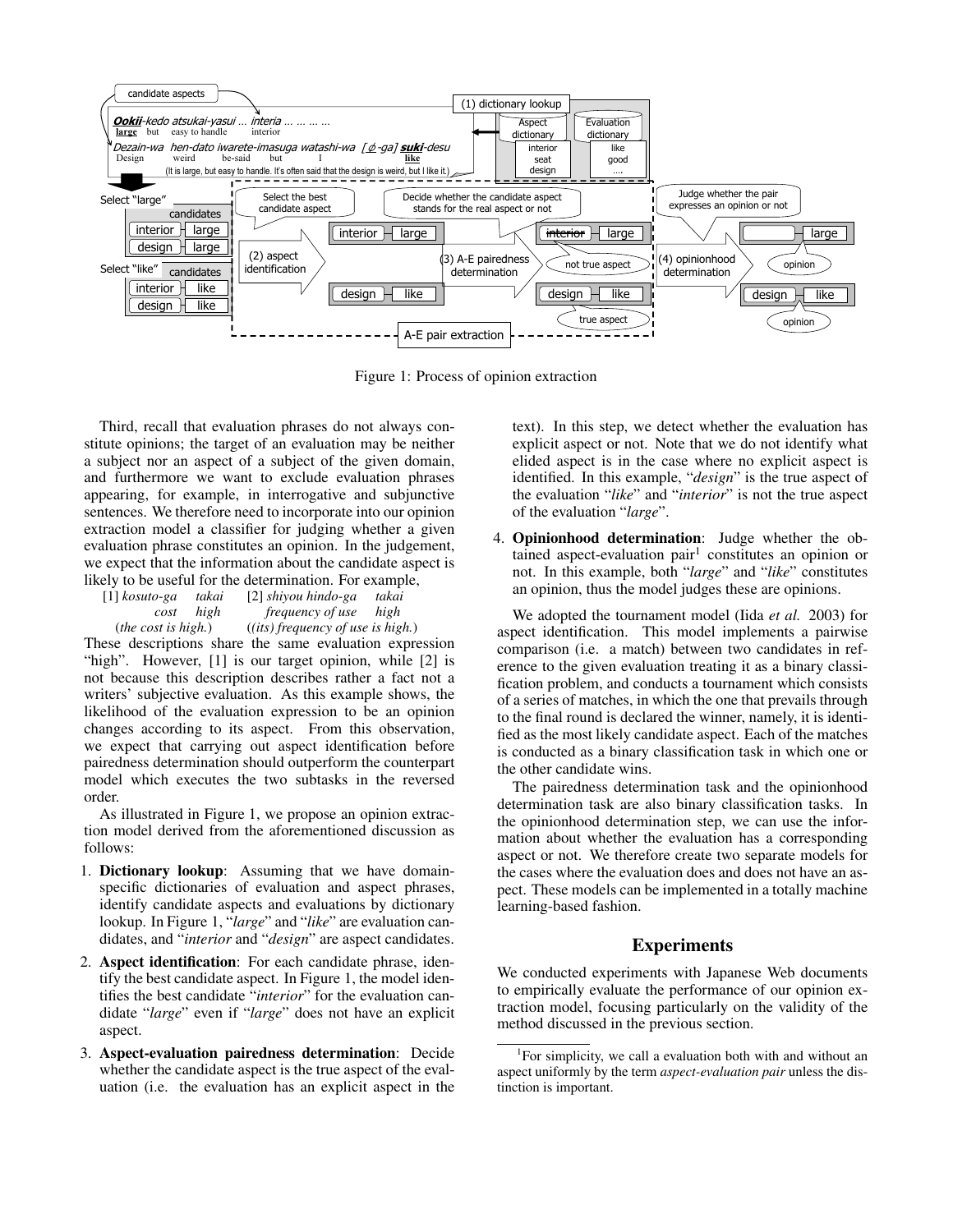Table 2: Features used in each model. AI: the attribute identification model, PD: the pairedness determination model, OD: the opinionhood determination model.

|   | .<br>. | ----      | . .<br>. . |
|---|--------|-----------|------------|
|   |        | $OD(A-V)$ | OD(V)      |
| a |        |           |            |
|   |        |           |            |
|   |        |           |            |

# **Opinion-tagged corpus**

We created an opinion-tagged Japanese corpus consisting of 288 review articles in the automobile domain (4,442 sentences). The definitions of evaluation and aspect are based on the discussion in the previous section.

Note that if some aspects are in a hierarchical relation with each other, we asked the annotator to choose the aspect lowest in the hierarchy as the aspect of the evaluation. The hierarchical relation we mentioned includes part-of (e.g. "the switch of the air conditioner") and aspect-of (e.g. "the sound of the engine") relations. For example, in *"the sound of the engine is good"*, only *sound* is annotated as the aspect of the evaluation *good*.

The corpus contains 2,191 evaluations with explicit aspect and 420 evaluations without an explicit aspect. Most of the aspects appear in the same sentence as their corresponding evaluations or in the immediately preceding sentence (99% of the total number of pairs). Therefore, we extract aspects and their corresponding evaluations from the same sentence or from the preceding sentence.

#### **Experimental method**

As preprocessing, we analyzed the opinion-tagged corpus using the Japanese morphological analyzer *ChaSen*<sup>2</sup> and the Japanese dependency structure analyzer *CaboCha* <sup>3</sup> .

We used Support Vector Machines to train the models for aspect identification, pairedness determination and opinionhood determination. We used the 2nd order polynomial kernel as the kernel function for SVMs. Evaluation was performed by 10-fold cross validation using all the data.

**Dictionaries** We use dictionaries for identification of aspect and evaluation candidates. We constructed an aspect dictionary and an evaluation dictionary from review articles about automobiles (230,000 sentences in total) using the semi-automatic method proposed by (Kobayashi *et al.* 2004).

We assume that we have large dictionary which covers most of the aspect and evaluation phrases, thus we added to the dictionaries expressions which frequently appeared in the opinion-tagged corpus. The final size of the dictionaries becomes 3,777 aspect phrases and 3,950 evaluation phrases.

**Features** We extracted the following two types of features from the aspect candidate and the evaluation candidate:

(a) surface spelling and part-of-speech of the target evaluation expression, as well as those of its dependent phrase and those in its depended phrase(s)

(b) relation between the target evaluation and candidate aspect (distance between them, existence of dependency relation, existence of a co-occurrence relation)

Table 2 summarizes which of the following types of features are used for each model. Existence of a co-occurrence relation is determined by reference to a predefined cooccurrence list that contains aspect-evaluation pair information such as "height of vehicle – low". We created the list from the 230,000 sentences described in previous section by applying the aspect and evaluation dictionary and extracting aspect-evaluation pairs if there is a dependency relation between the aspect and the evaluation. The number of pairs we extracted was about 48,000.

## **Results**

Table 3 shows the results of opinion extraction. In the table, "evaluation with explicit aspect" indicates recall and precision of aspect-evaluation pairs where both a evaluation and its aspect appear in the text, and "evaluation without explicit aspect" indicate the result where the evaluation appears in the text while its aspect is missing. "aspect-evaluation pairs" is sum of above two rows.

We compared our model with the baseline model. In this model, if the candidate evaluation and a candidate aspect are connected via a dependency relation, the candidate evaluation is judged to have an aspect. When none of the candidate aspects have a dependency relation, the candidate evaluation is judged not to have an aspect.

We evaluated the results by recall  $R$  and precision  $P$  defined as follows (For simplicity, we substitute "A-E" for aspect-evaluation pair):

$$
R = \frac{\text{correctly extracted A-E opinions}}{\text{total number of A-E opinions}},
$$
  

$$
P = \frac{\text{correctly extracted A-E opinions}}{\text{total number of A-E opinions found by the system}}.
$$

We also used the F-measure, which is the harmonic mean of precision and recall:

$$
F-measure = \frac{2 \times recall \times precision}{(recall + precision)}
$$

In order to demonstrate the effectiveness of the information about the candidate aspect, we evaluated the results of pair extraction and opinionhood determination separately. Table 4 shows the results. In the pair extraction, we assume that the evaluation is given, and evaluate how successfully aspect-evaluation pairs are extracted.

#### **Discussions**

From Table 3, we can see that recall of our model outperforms the baseline model, since this method can extract pairs which are not connected via a dependency relation in the sentence. Moreover, the precision of our method outperforms the baseline model.

In what follows, we discuss the results of pair extraction and opinionhood determination.

<sup>&</sup>lt;sup>2</sup>http://chasen.naist.jp/

<sup>3</sup> http://chasen.org/˜taku/software/cabocha/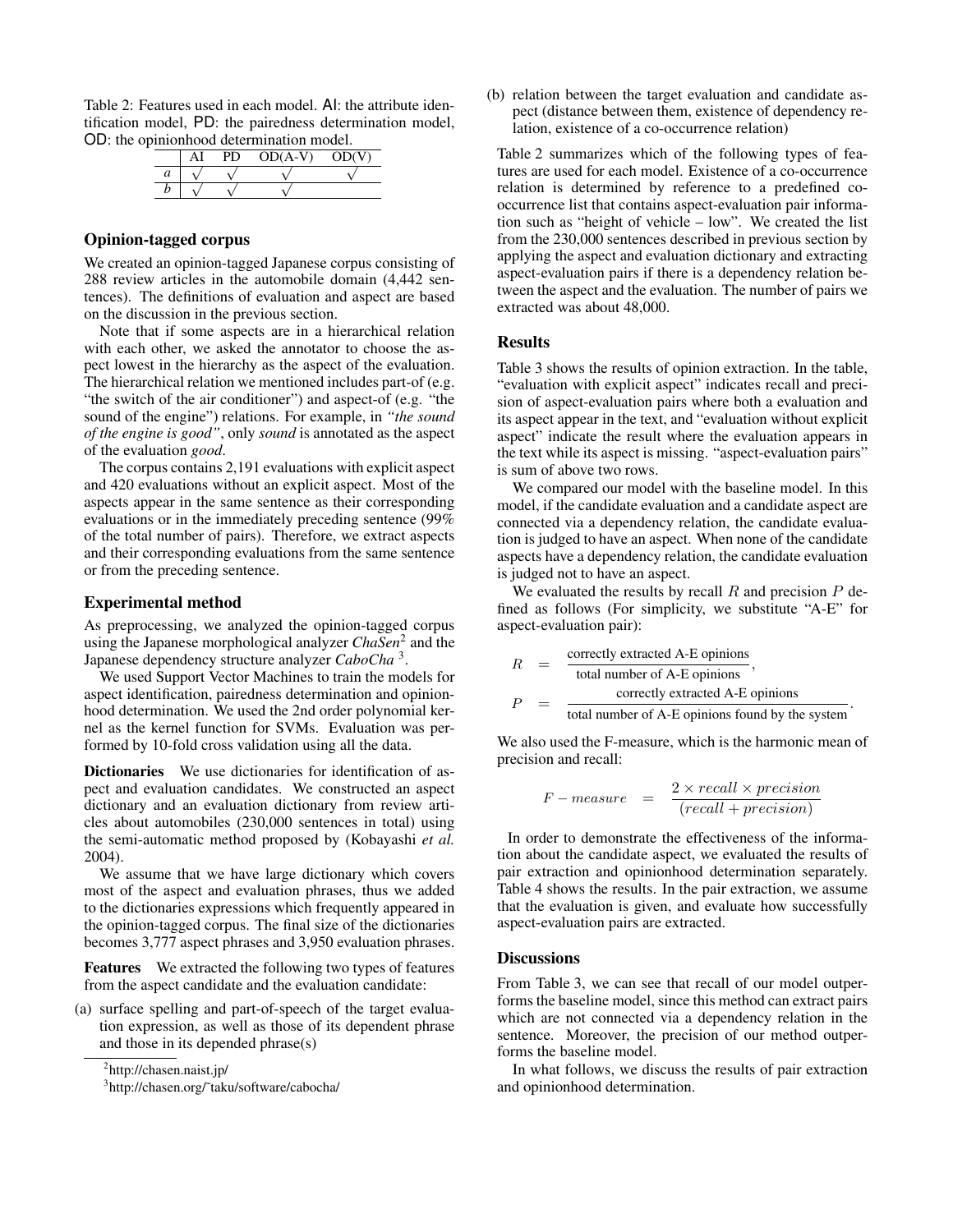| procedure      |           | evaluation with explicit aspect | evaluation without explicit aspect | aspect-evaluation pairs |  |  |
|----------------|-----------|---------------------------------|------------------------------------|-------------------------|--|--|
| baseline       | precision | (1130/1869)<br>60.5%            | (249/2340)<br>$10.6\%$             | (1379/4209)<br>32.8%    |  |  |
|                | recall    | (1130/2191)<br>51.6%            | 59.3%<br>(249/420)                 | (1379/2611)<br>52.8%    |  |  |
|                | F-measure | 55.7                            | 21.0                               | 40.5                    |  |  |
| proposed model | precision | 80.5%<br>(1175/1460)            | 30.2%<br>150/497                   | (1325/1957)<br>67.7%    |  |  |
|                | recall    | (1175/2191)<br>53.6%            | (150/420)<br>35.7%                 | (1325/2611)<br>50.7%    |  |  |
|                | F-measure | 64.4                            | 32.7                               | 58.0                    |  |  |

Table 3: The precision and the recall for opinion extraction

Table 4: The result of pair extraction and opinionhood determination

AI: the aspect identification model,PD: the pairedness determination model, OD: the opinionhood determination model.

|                           | procedure               | precision |             | recall |                      |
|---------------------------|-------------------------|-----------|-------------|--------|----------------------|
| pair extraction           | baseline (dependency)   | 71.1%     | (1385/1929) | 63.2%  | (1385/2191)          |
|                           | $PD \rightarrow AI$     | 65.3%     | (1579/2419) | 72.1%  | (1579/2191)          |
|                           | $AI \rightarrow PD$     | $76.6\%$  | (1645/2148) | 75.1%  | (1645/2191)          |
|                           | (dependency)            | 87.7%     | (1303/1486) | 79.6%  | (1303/1637)          |
|                           | (no dependency)         | 51.7%     | (342/662)   | 61.7%  | $\frac{342}{7}$ 554) |
| opinionhood determination | OD                      | 74.0%     | (1554/2101) | 60.2%  | (1554/2581)          |
|                           | $A I \rightarrow 0 I J$ | 82.2%     | 1709/2078)  | 66.2%  | 1709/2581)           |

**Pair extraction:** From Table 4, we can see that carrying out aspect identification before pairedness determination outperforms the reverse ordering by 11% in precision and 3% in recall. This result supports our expectation that knowledge of aspect information contributes to aspectevaluation pair extraction. Focusing on the rows labeled "(dependency)" and "(no dependency)" in Table 4, while 80% of the aspect-evaluation pairs in a direct dependency relation are successfully extracted with high precision, the model achieves only 51.7% recall with 61.7% precision for the cases where an aspect and evaluation are not in a direct dependency relation.

According to our error analysis, a major source of errors lies in the aspect identification task. In this experiment, the precision of aspect identification is 78%. A major reason for this problem was the coverage of the dictionary. In addition, the system causes a false decision the aspect appears in the preceding sentence. We need to conduct further investigations in order to resolve these problems.

**Opinionhood determination:** Table 4 shows that carrying out aspect identification followed by opinionhood determination outperforms the reverse ordering, which supports our expectation that knowing the aspect information helps opinionhood determination.

While it produces better results, our proposed method still has room for improvement in both precision and recall. Our current error analysis has not identified particular error patterns — the types of errors are very diverse. However, we need to address the issue of modifying the feature set to make the model more sensitive to modality-oriented distinctions such as subjunctive and conditional expressions.

# **Subject detection**

As mentioned in the method for opinion extraction, we have so far put aside the task of filling the *Subject* slot assuming that it is not a bottle-neck problem. Here, we provide a piece

of evidence for this assumption by briefly reporting on the results of another experiment.

For the experiment, we created a corpus annotated with subject-evaluation pairs. The corpus consisted of 308 weblog articles in the automobile domain (3,037 sentences) containing 870 subject-evaluation pairs.

We assumed that for each given article, all the subject expressions and evaluation expressions had been properly identified. The task was to identify the subject corresponding to a given evaluation expression. For this task, we implemented simple heuristics as follows:

- 1. If there are any subject expressions preceding the given evaluation expressions, choose the nearest one to the evaluation
- 2. Otherwise, choose the first one of those following the evaluation expression

The precision was 0.92 (822/890), and the recall was 0.94 (822/870). A major error was that the heuristics could not appropriately handle opinions that exhibited a comparison between a subject and its counterpart. However, this problem was not a big deal in terms of frequency. The results suggest that the problem of identifying subject-evaluation pairs is solvable with reasonably high precision and recall provided that subject expressions are properly identified. Subject expression identification is a subclass of named entity recognition, which has been actively studied for a decade. We are planning to incorporate state-of-the-art techniques for named entity recognition to the overall opinion mining system we are new developing.

# **Conclusion**

In this paper, we proposed to regard the task of opinion extraction as extraction of triplets (Subject, Aspect, Evaluation). We proposed a machine learning-based method for the extraction of opinions on consumer products by reducing the problem to that of extracting aspect-evaluation